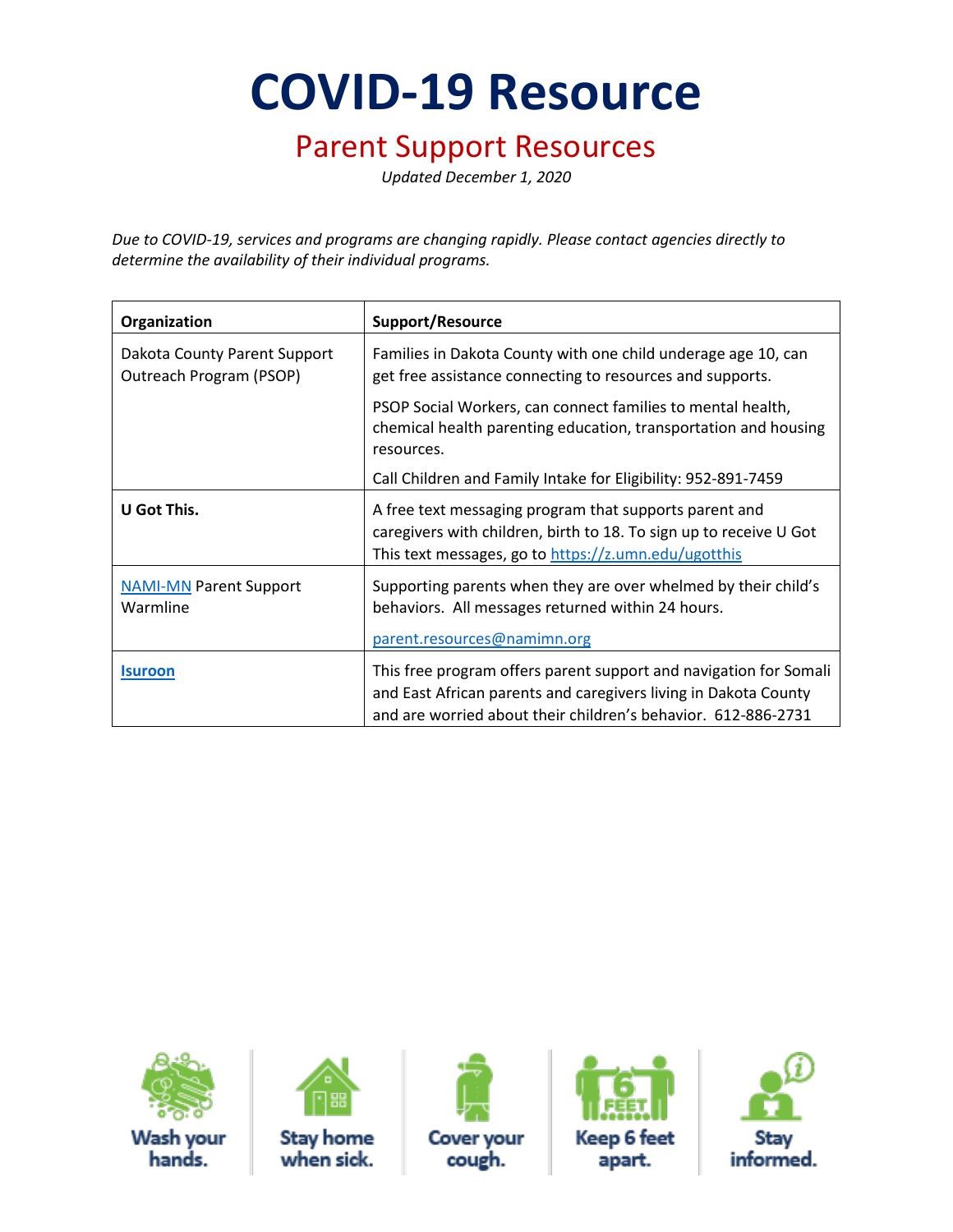# **COVID-19 Resource**

### Parent Support Resources

*Updated December 1, 2020*

| <b>Online Resources</b>                                                         |                                                                                                                                                                                                                                            |
|---------------------------------------------------------------------------------|--------------------------------------------------------------------------------------------------------------------------------------------------------------------------------------------------------------------------------------------|
| <b>ACEs Connection</b>                                                          | Join this social network to learn about trauma-informed and<br>resilience-building practices which includes a Parent Resource<br>Center.                                                                                                   |
| <b>CASEL Cares Initiative</b>                                                   | The Collaborative for Academic, Social, and Emotional Learning<br>(CASEL) is a trusted source for knowledge about high-quality,<br>evidence-based social and emotional learning (SEL). Offers weekly<br>webinars, resources, and guidance. |
| <b>Center for Parent and Teen</b><br>Communication                              | Hosted by Children's Hospital of Philadelphia provides science-<br>based strategies for strengthening family connections and<br>building youth prepared to thrive.                                                                         |
| <b>Child Mind Institute</b>                                                     | Helps parents make good decisions and navigate the challenges<br>of parenting; and, provide expert guidance on how to respond in<br>the most effective ways.                                                                               |
| <b>Conscious Discipline</b>                                                     | Free webinars, on-line courses, and a podcast to build caregivers<br>skills needed to create a strong foundation for optimal brain<br>development, resilience, mental health and social-emotional skills<br>in ages 0-3.                   |
| <b>COVID-19 Parental Resources Kit</b>                                          | Hosted by the CDC: this parent toolkit strives to ensure children<br>and young people's social, emotional, and mental well-being.                                                                                                          |
| <b>Family Resiliency Webinars Fall</b><br>2020                                  | Hosted by the U of M Extension; topics include discipline, mental<br>well-being, self-care, family finances, more.<br>Contact: 612-625-0237                                                                                                |
| Family News from the U of M                                                     | Provides information and featured events that help families make<br>informed decisions leading to better health and well-being.                                                                                                            |
| <b>Healthy Children</b>                                                         | Hosted by the American Academy of Pediatrics offering tips to<br>help families through the COVID-19 outbreak.                                                                                                                              |
| <b>Helping Children Cope with</b><br><b>Changes Resulting from COVID-</b><br>19 | This Parent Resource Guide from the National Association of<br>School Psychologists and School Nurses is available in several<br>languages.                                                                                                |
| <b>Live More Screen Less</b>                                                    | Promotes balanced and intentional use of technology to meet the<br>social, emotional, and physical needs of young people and their<br>families in MN.                                                                                      |
| <b>MN Prevention Resource Center</b>                                            | Provides resources to prevent youth alcohol, tobacco/vaping,<br>marijuana, and prescription drug use.                                                                                                                                      |



Wash your hands.



**Stay home** when sick.